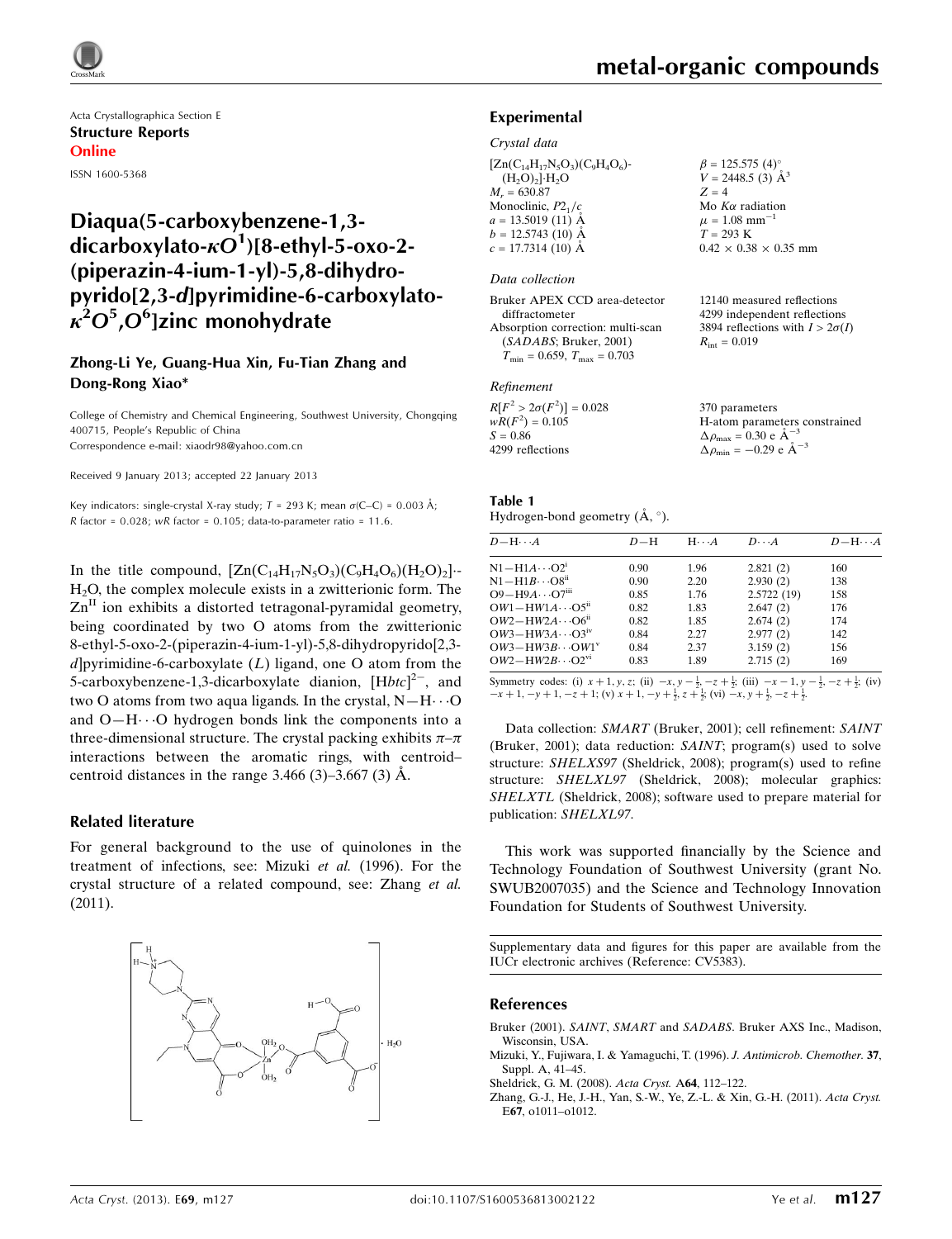# **supporting information**

*Acta Cryst.* (2013). E**69**, m127 [doi:10.1107/S1600536813002122]

# **Diaqua(5-carboxybenzene-1,3-dicarboxylato-***κO***<sup>1</sup> )[8-ethyl-5 oxo-2-(piperazin-4-ium-1-yl)-5,8-dihydropyrido[2,3-***d***]pyrimidine-6-carboxylato-***κ***<sup>2</sup>** *O***<sup>5</sup> ,***O***<sup>6</sup> ]zinc monohydrate**

## **Zhong-Li Ye, Guang-Hua Xin, Fu-Tian Zhang and Dong-Rong Xiao**

## **S1. Comment**

Pipemidic acid (8-ethyl-5-oxo-2-piperazin-1-yl-5,8-dihydropyrido[2,3-*d*]pyrimidine-6- carboxylic acid), *L*, is a member of quinolones used to treat various infections (Mizuki *et al.*, 1996). The complexes of the *L* ligand and [H*btc*]2- anion have not been reported till now. In this paper, we report the crystal structure of the title compound.

The asymmetric unit of the title compound is composed of one  $\mathbb{Z}n^{II}$  ion, one *L* ligand, one [H*btc*]<sup>2</sup> anion (H<sub>3</sub>*btc* = benzene-1,3,5-tricarboxylic acid), two coordinated and one lattice water molecules (Fig. 1). All bond lengths in *L* are normal, though slightly different from those reported for base molecule *L* earlier by Zhang *et al.* (2011). So, the C1—O2, C3—O3 and C1—O1 bond lengths are 1.255 (2), 1.275 (2) and 1.255 (2) Å, respectively, versus 1.219 (2), 1.268 (3) and 1.319 (3) Å reported by Zhang *et al.* (2011).

In the crystal, intermolecular N—H···O and O—H···O hydrogen bonds (Table 1) link all moieties into three-dimensional supramolecular structure. The crystal packing exhibits  $\pi-\pi$  interactions between the aromatic rings with the intercentroids distances covering the range  $3.466$  (3) –  $3.667$  (3) Å.

## **S2. Experimental**

A mixture of Zn(OAC)<sub>2</sub><sup>3</sup>H<sub>2</sub>O (0.546 g, 0.25 mmol), *L* (0.758 g, 0.25 mmol), H<sub>3</sub>*btc*(0.526 g, 0.25 mmol) and distilled water (8 mL) was stirred for 20 min in air. The mixture was then transferred to a 23 ml Teflon-lined hydrothermal bomb. The bomb was kept at 423 K for 96 h under autogenous pressure. Upon cooling, colorless block of 1 was obtained from the reaction mixture.

## **S3. Refinement**

C-bound H atoms were positioned geometrically  $[C-H = 0.97 \text{ Å}]$  and refined using a riding model approximation, with  $U_{iso}(H) = 1.2 - 1.5$   $U_{eq}(C)$ . The N- and O-bound H atoms were located on a difference Fourier map, but placed in idealized positions [N—H = 0.90 Å, O—H = 0.82-0.85 Å] and refined as riding, with  $U_{iso}(H) = 1.2$  U<sub>eq</sub> of the parent atom.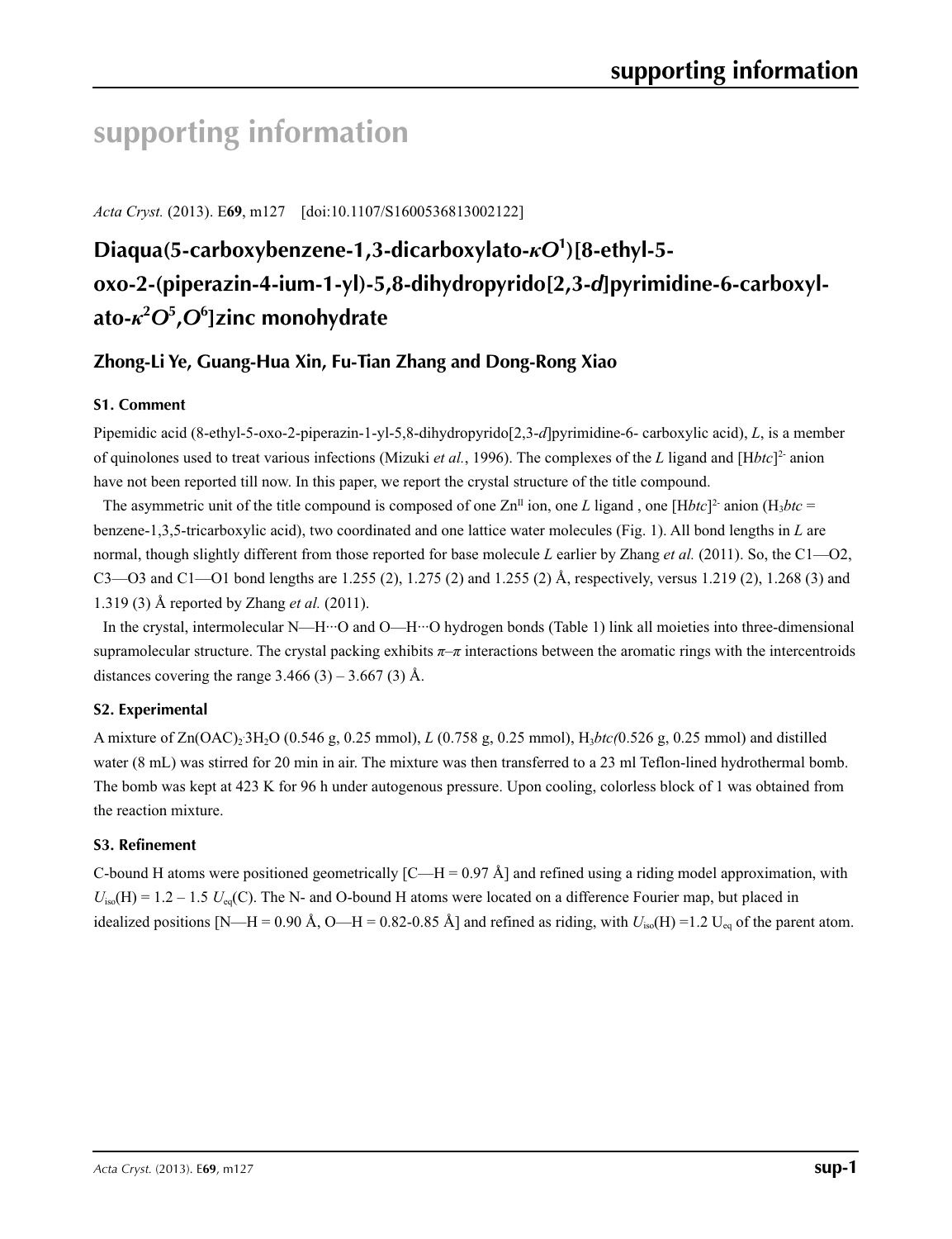

### **Figure 1**

View of the title compound showing the atomic numbering and 30% probability displacement ellipsoids. H atoms have been omitted for clarity.

## **Diaqua(5-carboxybenzene-1,3-dicarboxylato-***κO***<sup>1</sup> )[8-ethyl-5-oxo-2-(piperazin-4-ium-1-yl)-5,8 dihydropyrido[2,3-***d***]pyrimidine-6-carboxylato-***κ***<sup>2</sup>** *O***<sup>5</sup> ,***O***<sup>6</sup> ]zinc monohydrate**

### *Crystal data*

| $[Zn(C_{14}H_{17}N_5O_3)(C_9H_4O_6)(H_2O)_2]$ <sup>-</sup> H <sub>2</sub> O<br>$M_r = 630.87$<br>Monoclinic, $P2_1/c$<br>Hall symbol: -P 2ybc<br>$a = 13.5019(11)$ Å<br>$b = 12.5743(10)$ Å<br>$c = 17.7314(10)$ Å<br>$\beta$ = 125.575 (4) <sup>o</sup><br>$V = 2448.5$ (3) Å <sup>3</sup><br>$Z=4$ | $F(000) = 1304$<br>$D_x = 1.711$ Mg m <sup>-3</sup><br>Mo Ka radiation, $\lambda = 0.71073$ Å<br>Cell parameters from 12140 reflections<br>$\theta$ = 1.9–25.0°<br>$\mu = 1.08$ mm <sup>-1</sup><br>$T = 293 \text{ K}$<br>Block, colourless<br>$0.42 \times 0.38 \times 0.35$ mm                                                                                                    |
|------------------------------------------------------------------------------------------------------------------------------------------------------------------------------------------------------------------------------------------------------------------------------------------------------|--------------------------------------------------------------------------------------------------------------------------------------------------------------------------------------------------------------------------------------------------------------------------------------------------------------------------------------------------------------------------------------|
| Data collection                                                                                                                                                                                                                                                                                      |                                                                                                                                                                                                                                                                                                                                                                                      |
| Bruker APEX CCD area-detector<br>diffractometer<br>Radiation source: fine-focus sealed tube<br>Graphite monochromator<br>phi and $\omega$ scans<br>Absorption correction: multi-scan<br>(SADABS; Bruker, 2001)<br>$T_{\min}$ = 0.659, $T_{\max}$ = 0.703                                             | 12140 measured reflections<br>4299 independent reflections<br>3894 reflections with $I > 2\sigma(I)$<br>$R_{\rm int} = 0.019$<br>$\theta_{\text{max}} = 25.0^{\circ}, \theta_{\text{min}} = 1.9^{\circ}$<br>$h = -16 \rightarrow 13$<br>$k = -14 \rightarrow 10$<br>$l = -19 \rightarrow 21$                                                                                         |
| Refinement                                                                                                                                                                                                                                                                                           |                                                                                                                                                                                                                                                                                                                                                                                      |
| Refinement on $F^2$<br>Least-squares matrix: full<br>$R[F^2 > 2\sigma(F^2)] = 0.028$<br>$wR(F^2) = 0.105$<br>$S = 0.86$<br>4299 reflections<br>370 parameters<br>0 restraints<br>Primary atom site location: structure-invariant<br>direct methods                                                   | Secondary atom site location: difference Fourier<br>map<br>Hydrogen site location: inferred from<br>neighbouring sites<br>H-atom parameters constrained<br>$w = 1/[\sigma^2(F_o^2) + (0.105P)^2]$<br>where $P = (F_o^2 + 2F_c^2)/3$<br>$(\Delta/\sigma)_{\text{max}} = 0.001$<br>$\Delta\rho_{\rm max}$ = 0.30 e Å <sup>-3</sup><br>$\Delta\rho_{\rm min}$ = -0.29 e Å <sup>-3</sup> |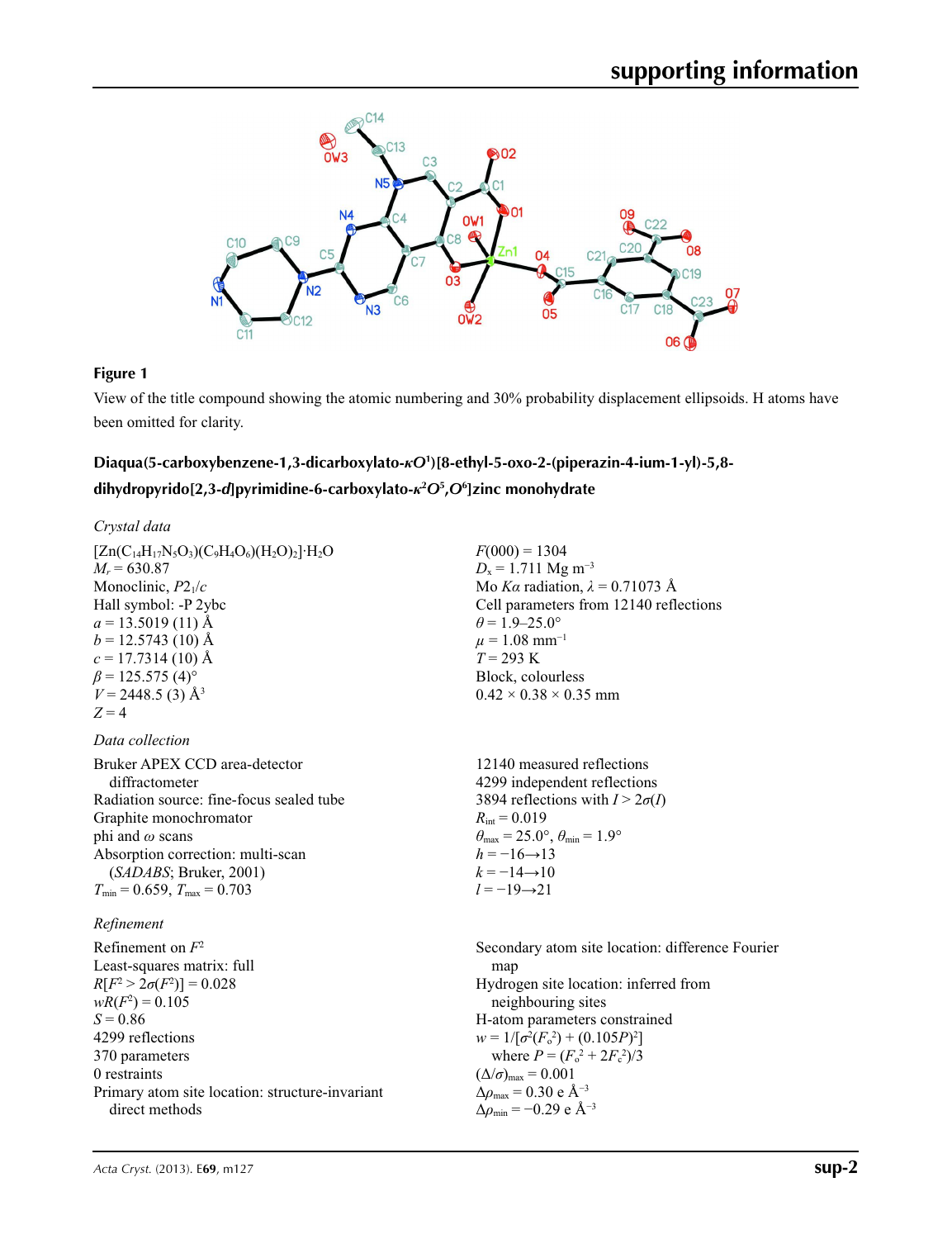### *Special details*

**Geometry**. All e.s.d.'s (except the e.s.d. in the dihedral angle between two l.s. planes) are estimated using the full covariance matrix. The cell e.s.d.'s are taken into account individually in the estimation of e.s.d.'s in distances, angles and torsion angles; correlations between e.s.d.'s in cell parameters are only used when they are defined by crystal symmetry. An approximate (isotropic) treatment of cell e.s.d.'s is used for estimating e.s.d.'s involving l.s. planes.

**Refinement**. Refinement of  $F^2$  against ALL reflections. The weighted R-factor wR and goodness of fit *S* are based on  $F^2$ , conventional *R*-factors *R* are based on *F*, with *F* set to zero for negative  $F^2$ . The threshold expression of  $F^2 > \sigma(F^2)$  is used only for calculating *R*-factors(gt) *etc*. and is not relevant to the choice of reflections for refinement. *R*-factors based on *F*<sup>2</sup> are statistically about twice as large as those based on *F*, and *R*- factors based on ALL data will be even larger.

*x y*  $z$   $U_{\text{iso}}$  *\**/*U*<sub>eq</sub> Zn1 −0.032037 (19) 0.542603 (16) 0.212780 (15) 0.02453 (12) O1 −0.00857 (14) 0.45417 (12) 0.31957 (11) 0.0390 (4) OW1 −0.14163 (14) 0.42573 (12) 0.12210 (10) 0.0334 (3) HW1A  $-0.1043$  0.3693 0.1375 0.040\* HW1B −0.1824 0.4383 0.0659 0.040\* N1 0.82562 (16) 0.33637 (14) 0.38179 (12) 0.0336 (4) H1A 0.8906 0.3303 0.3799 0.040\* H1B 0.7758 0.2812 0.3501 0.040\* C1  $0.07412(17)$   $0.39071(15)$   $0.37520(13)$   $0.0248(4)$ OW2  $-0.03717(14)$   $0.61280(11)$   $0.10620(10)$   $0.0345(3)$ HW2A 0.0169 0.5959 0.1002 0.041\* HW2B  $-0.0530$  0.6774 0.0963 0.041\* O2  $0.06097(13)$   $0.32612(11)$   $0.42274(10)$   $0.0340(3)$ N2 0.68419 (14) 0.42975 (13) 0.42967 (11) 0.0244 (4) C2  $0.19476 (16)$   $0.39307 (14)$   $0.38844 (12)$   $0.0219 (4)$ C2O  $-0.37837(16)$  0.76072 (14) 0.26753 (12) 0.0220 (4) OW3 0.77949 (16) 0.23797 (14) 0.71317 (12) 0.0509 (4) HW3A 0.8273 0.2843 0.7177 0.061\* HW3B 0.7854 0.1827 0.6896 0.061\* O3 0.15171 (13) 0.53636 (10) 0.28385 (10) 0.0284 (3) N3 0.50374 (15) 0.52444 (12) 0.35526 (11) 0.0248 (4) C3 0.28179 (17) 0.32237 (15) 0.45016 (13) 0.0249 (4) H3A 0.2610 0.2759 0.4797 0.030\* O4 −0.13831 (13) 0.64086 (11) 0.21967 (10) 0.0324 (3) N4 0.54190 (14) 0.37213 (12) 0.45188 (10) 0.0220 (3) C4 0.42950 (16) 0.38277 (14) 0.42995 (12) 0.0197 (4) O5 0.01241 (12) 0.74802 (11) 0.31946 (10) 0.0309 (3) N5 0.39455 (14) 0.31466 (12) 0.47158 (10) 0.0239 (3) C5 0.57379 (17) 0.44147 (14) 0.41227 (12) 0.0210 (4) O6 −0.12766 (16) 1.06302 (13) 0.42602 (13) 0.0456 (4) C6 0.39329 (18) 0.53030 (14) 0.33426 (13) 0.0226 (4) H6A 0.3426 0.5842 0.2943 0.027\* O7 −0.28043 (13) 1.03074 (11) 0.43593 (10) 0.0290 (3) C7 0.34660 (17) 0.46027 (13) 0.36832 (12) 0.0196 (4) O8  $-0.58074(13)$   $0.74380(12)$   $0.22537(10)$   $0.0338(3)$ 

*Fractional atomic coordinates and isotropic or equivalent isotropic displacement parameters (Å2 )*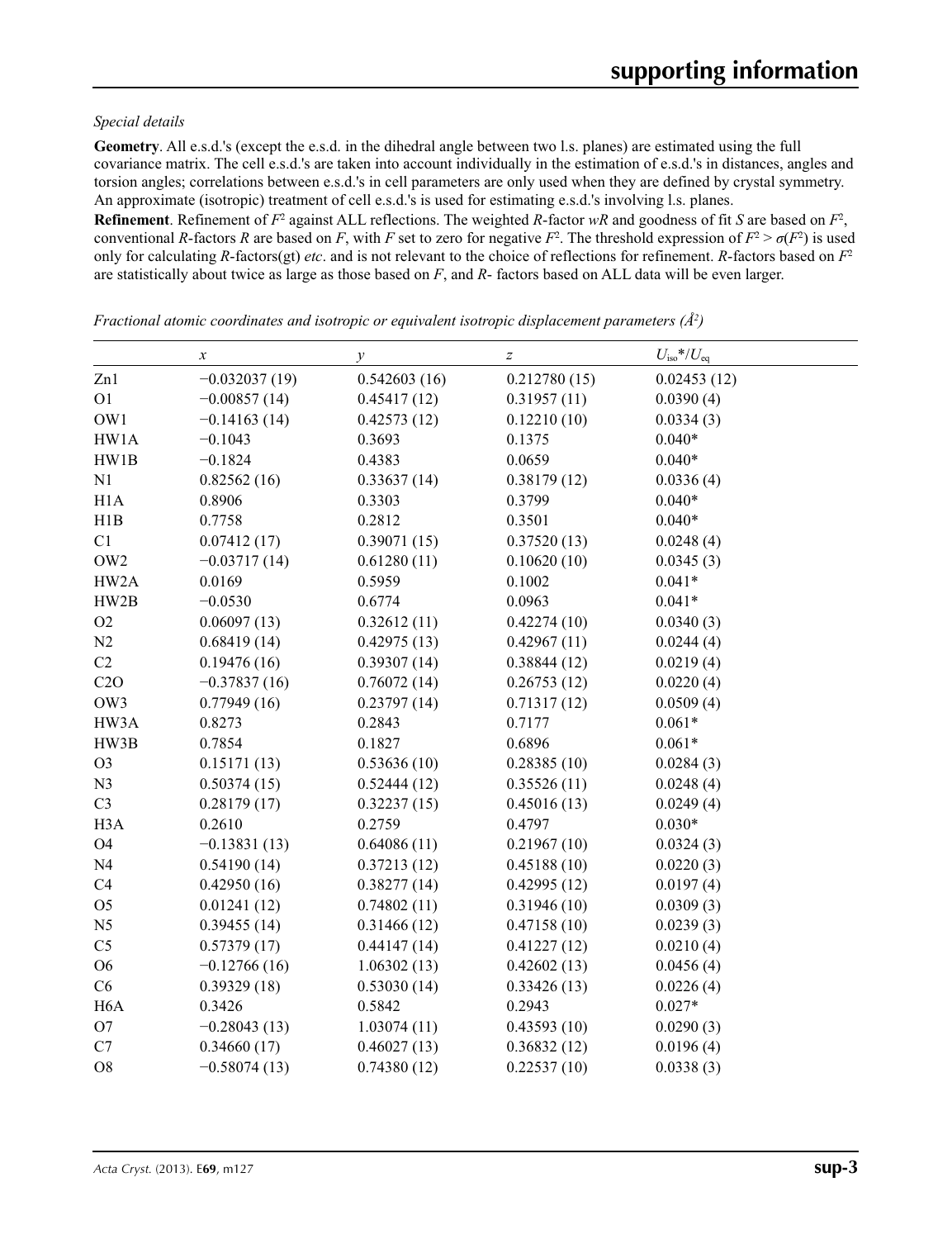| C8                | 0.22443(18)    | 0.46717(14) | 0.34316(13) | 0.0212(4) |
|-------------------|----------------|-------------|-------------|-----------|
| O <sub>9</sub>    | $-0.51412(13)$ | 0.62674(12) | 0.16984(10) | 0.0361(4) |
| H <sub>9</sub> A  | $-0.5883$      | 0.6067      | 0.1402      | $0.054*$  |
| C9                | 0.76274(19)    | 0.34109(17) | 0.48758(14) | 0.0303(4) |
| H9B               | 0.7156         | 0.2759      | 0.4681      | $0.036*$  |
| H <sub>9</sub> C  | 0.7943         | 0.3543      | 0.5518      | $0.036*$  |
| C10               | 0.86758(18)    | 0.32865(19) | 0.47921(14) | 0.0346(5) |
| H10A              | 0.9277         | 0.3835      | 0.5154      | $0.042*$  |
| H10B              | 0.9062         | 0.2602      | 0.5042      | $0.042*$  |
| C11               | 0.7598(2)      | 0.43770(19) | 0.33365(17) | 0.0377(5) |
| H11A              | 0.6851         | 0.4210      | 0.2739      | $0.045*$  |
| H11B              | 0.8102         | 0.4807      | 0.3231      | $0.045*$  |
| C12               | 0.73005(19)    | 0.49977(17) | 0.39075(16) | 0.0329(5) |
| H12A              | 0.8026         | 0.5359      | 0.4406      | $0.040*$  |
| H12B              | 0.6692         | 0.5532      | 0.3522      | $0.040*$  |
| C13               | 0.48182(19)    | 0.23716(16) | 0.54400(14) | 0.0321(5) |
| H <sub>13</sub> A | 0.5642         | 0.2582      | 0.5676      | $0.039*$  |
| H13B              | 0.4743         | 0.2393      | 0.5951      | $0.039*$  |
| C14               | 0.4609(3)      | 0.1272(2)   | 0.5085(2)   | 0.0662(9) |
| H <sub>14</sub> A | 0.5191         | 0.0806      | 0.5575      | $0.099*$  |
| H14B              | 0.4700         | 0.1242      | 0.4588      | $0.099*$  |
| <b>H14C</b>       | 0.3801         | 0.1053      | 0.4862      | $0.099*$  |
| C15               | $-0.09348(16)$ | 0.71577(14) | 0.27897(12) | 0.0215(4) |
| C16               | $-0.17983(16)$ | 0.76464(14) | 0.29685(12) | 0.0212(4) |
| C17               | $-0.15124(17)$ | 0.85606(15) | 0.35071(12) | 0.0212(4) |
| H17A              | $-0.0747$      | 0.8870      | 0.3796      | $0.025*$  |
| C18               | $-0.23701(16)$ | 0.90140(14) | 0.36141(12) | 0.0212(4) |
| C19               | $-0.34947(17)$ | 0.85178(15) | 0.32052(12) | 0.0234(4) |
| <b>H19A</b>       | $-0.4060$      | 0.8802      | 0.3289      | $0.028*$  |
| C21               | $-0.29326(16)$ | 0.71805(15) | 0.25523(13) | 0.0233(4) |
| H21A              | $-0.3129$      | 0.6577      | 0.2187      | $0.028*$  |
| C22               | $-0.50197(17)$ | 0.70998(15) | 0.21896(12) | 0.0244(4) |
| C <sub>23</sub>   | $-0.21103(17)$ | 1.00653(16) | 0.41192(13) | 0.0249(4) |
|                   |                |             |             |           |

*Atomic displacement parameters (Å2 )*

| $U^{11}$    | $L^{22}$    | $U^{33}$    | $U^{12}$     | $U^{13}$    | $U^{23}$      |
|-------------|-------------|-------------|--------------|-------------|---------------|
| 0.01950(17) | 0.02615(18) | 0.03055(17) | 0.00258(8)   | 0.01604(13) | $-0.00079(8)$ |
| 0.0278(8)   | 0.0537(10)  | 0.0451(9)   | 0.0111(6)    | 0.0268(8)   | 0.0178(7)     |
| 0.0390(9)   | 0.0277(7)   | 0.0291(7)   | $-0.0004(6)$ | 0.0173(7)   | 0.0011(6)     |
| 0.0305(10)  | 0.0413(10)  | 0.0381(10)  | 0.0043(8)    | 0.0251(8)   | $-0.0010(8)$  |
| 0.0241(10)  | 0.0273(10)  | 0.0284(10)  | $-0.0039(8)$ | 0.0183(9)   | $-0.0062(8)$  |
| 0.0375(8)   | 0.0330(8)   | 0.0440(8)   | 0.0068(6)    | 0.0300(7)   | 0.0054(6)     |
| 0.0332(8)   | 0.0350(8)   | 0.0461(9)   | 0.0001(6)    | 0.0299(7)   | 0.0057(7)     |
| 0.0200(8)   | 0.0278(8)   | 0.0292(8)   | 0.0033(7)    | 0.0165(7)   | 0.0035(7)     |
| 0.0218(9)   | 0.0231(9)   | 0.0246(9)   | $-0.0021(7)$ | 0.0156(8)   | $-0.0042(7)$  |
| 0.0194(9)   | 0.0243(9)   | 0.0236(9)   | 0.0008(7)    | 0.0133(8)   | 0.0039(7)     |
| 0.0491(11)  | 0.0523(11)  | 0.0622(11)  | 0.0057(8)    | 0.0385(9)   | 0.0089(8)     |
|             |             |             |              |             |               |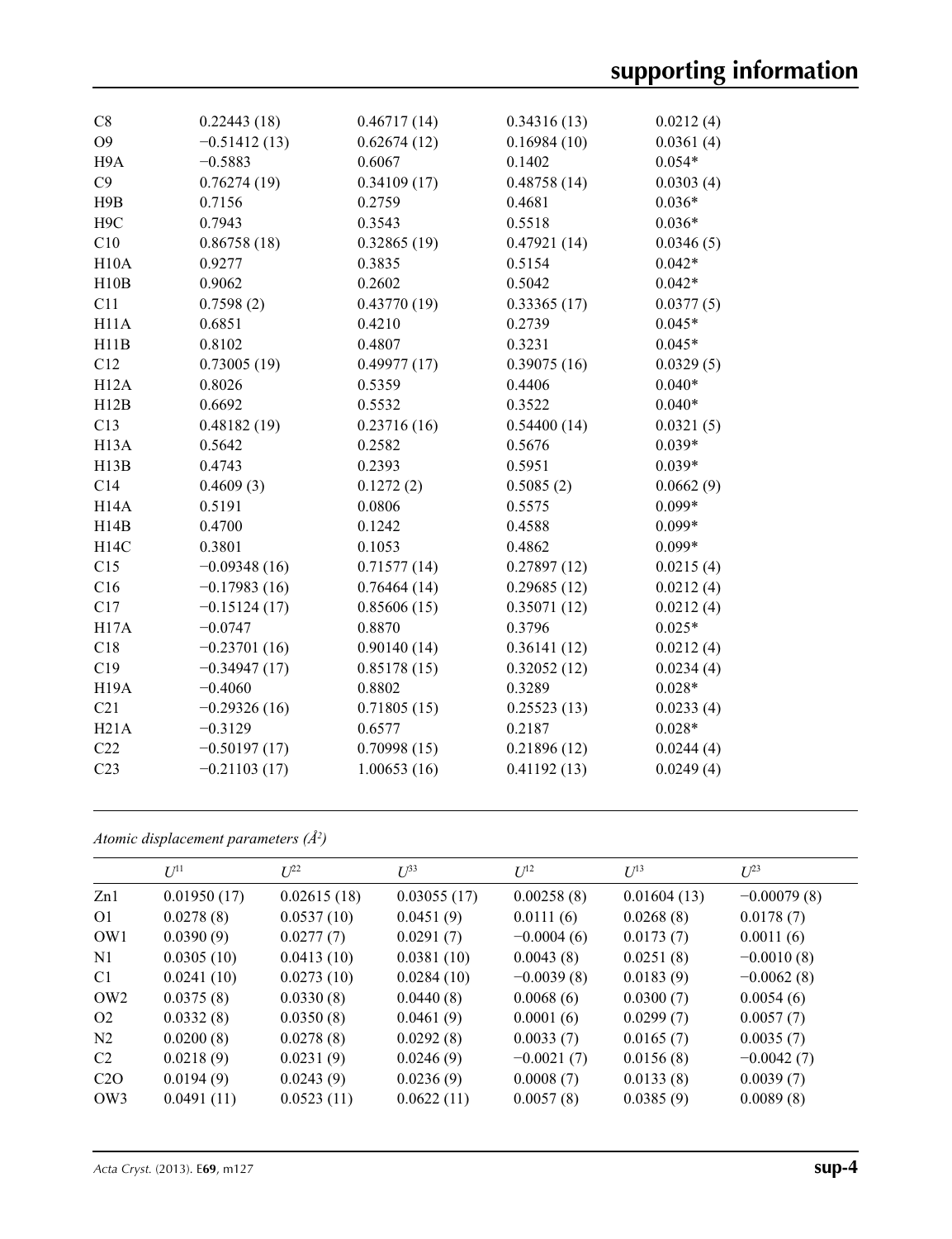| O <sub>3</sub>  | 0.0205(7)  | 0.0287(8)  | 0.0363(8)  | 0.0047(5)    | 0.0166(7)  | 0.0079(6)    |
|-----------------|------------|------------|------------|--------------|------------|--------------|
| N <sub>3</sub>  | 0.0217(9)  | 0.0237(8)  | 0.0308(9)  | 0.0016(6)    | 0.0162(7)  | 0.0034(7)    |
| C <sub>3</sub>  | 0.0257(10) | 0.0262(10) | 0.0272(10) | $-0.0032(8)$ | 0.0179(8)  | $-0.0015(8)$ |
| O <sub>4</sub>  | 0.0277(8)  | 0.0298(7)  | 0.0427(8)  | 0.0010(6)    | 0.0221(7)  | $-0.0108(6)$ |
| N <sub>4</sub>  | 0.0194(8)  | 0.0240(8)  | 0.0234(8)  | 0.0011(6)    | 0.0128(7)  | $-0.0003(6)$ |
| C <sub>4</sub>  | 0.0202(9)  | 0.0204(9)  | 0.0184(8)  | $-0.0010(7)$ | 0.0111(7)  | $-0.0027(7)$ |
| O <sub>5</sub>  | 0.0215(7)  | 0.0334(8)  | 0.0406(8)  | $-0.0005(6)$ | 0.0196(7)  | $-0.0063(6)$ |
| N <sub>5</sub>  | 0.0217(8)  | 0.0249(8)  | 0.0258(8)  | 0.0011(6)    | 0.0143(7)  | 0.0030(6)    |
| C <sub>5</sub>  | 0.0198(10) | 0.0222(9)  | 0.0217(9)  | $-0.0009(7)$ | 0.0124(8)  | $-0.0043(7)$ |
| O <sub>6</sub>  | 0.0497(11) | 0.0391(9)  | 0.0693(12) | $-0.0188(8)$ | 0.0467(10) | $-0.0230(8)$ |
| C6              | 0.0214(10) | 0.0214(9)  | 0.0252(9)  | 0.0008(7)    | 0.0137(8)  | 0.0007(7)    |
| O7              | 0.0244(8)  | 0.0345(8)  | 0.0291(7)  | 0.0061(6)    | 0.0161(7)  | $-0.0030(6)$ |
| C7              | 0.0183(10) | 0.0201(9)  | 0.0200(9)  | $-0.0011(6)$ | 0.0109(8)  | $-0.0034(6)$ |
| O <sub>8</sub>  | 0.0228(7)  | 0.0394(8)  | 0.0424(8)  | 0.0011(6)    | 0.0208(7)  | $-0.0019(7)$ |
| C8              | 0.0201(10) | 0.0210(9)  | 0.0232(9)  | $-0.0016(7)$ | 0.0130(8)  | $-0.0049(7)$ |
| O <sub>9</sub>  | 0.0242(8)  | 0.0423(9)  | 0.0443(9)  | $-0.0121(6)$ | 0.0213(7)  | $-0.0137(7)$ |
| C9              | 0.0251(10) | 0.0382(12) | 0.0309(10) | 0.0078(8)    | 0.0182(9)  | 0.0057(9)    |
| C10             | 0.0248(11) | 0.0461(13) | 0.0335(11) | 0.0086(9)    | 0.0173(9)  | 0.0055(9)    |
| C11             | 0.0343(12) | 0.0461(13) | 0.0431(13) | 0.0048(10)   | 0.0284(11) | 0.0065(10)   |
| C12             | 0.0284(11) | 0.0321(11) | 0.0469(12) | 0.0013(9)    | 0.0268(10) | 0.0054(10)   |
| C13             | 0.0305(11) | 0.0338(11) | 0.0332(11) | 0.0074(9)    | 0.0192(9)  | 0.0138(9)    |
| C <sub>14</sub> | 0.096(2)   | 0.0375(14) | 0.0573(17) | 0.0229(15)   | 0.0402(17) | 0.0114(13)   |
| C15             | 0.0228(10) | 0.0189(9)  | 0.0234(9)  | 0.0048(7)    | 0.0139(8)  | 0.0058(7)    |
| C16             | 0.0182(9)  | 0.0237(9)  | 0.0228(9)  | 0.0042(7)    | 0.0125(8)  | 0.0045(7)    |
| C17             | 0.0175(9)  | 0.0233(9)  | 0.0211(9)  | 0.0025(7)    | 0.0104(7)  | 0.0034(7)    |
| C18             | 0.0219(9)  | 0.0234(9)  | 0.0201(9)  | 0.0030(7)    | 0.0132(8)  | 0.0035(7)    |
| C19             | 0.0218(9)  | 0.0283(10) | 0.0242(9)  | 0.0049(8)    | 0.0157(8)  | 0.0039(7)    |
| C <sub>21</sub> | 0.0230(9)  | 0.0216(9)  | 0.0263(9)  | $-0.0005(7)$ | 0.0150(8)  | $-0.0010(7)$ |
| C <sub>22</sub> | 0.0209(9)  | 0.0284(10) | 0.0250(9)  | $-0.0001(8)$ | 0.0139(8)  | 0.0041(8)    |
| C <sub>23</sub> | 0.0233(10) | 0.0261(10) | 0.0248(9)  | 0.0042(8)    | 0.0137(8)  | 0.0028(8)    |
|                 |            |            |            |              |            |              |

*Geometric parameters (Å, º)*

| $Zn1$ — $O4$   | 1.9505(13) | $O5 - C15$ | 1.237(2) |
|----------------|------------|------------|----------|
| $Zn1-03$       | 2.0277(14) | $N5 - C13$ | 1.492(2) |
| $Zn1$ — $OW1$  | 2.0412(14) | $O6 - C23$ | 1.228(3) |
| $Zn1$ - $OW2$  | 2.0501(14) | $C6-C7$    | 1.407(3) |
| $Zn1 - 01$     | 2.0553(15) | $C6 - H6A$ | 0.9300   |
| $O1 - C1$      | 1.255(2)   | $O7 - C23$ | 1.271(2) |
| $OW1$ — $HW1A$ | 0.8193     | $C7-C8$    | 1.439(3) |
| $OW1$ — $HW1B$ | 0.8271     | $O8 - C22$ | 1.210(2) |
| $N1 - C10$     | 1.475(3)   | $O9 - C22$ | 1.310(2) |
| $N1 - C11$     | 1.503(3)   | $O9 - H9A$ | 0.8547   |
| $NI-H1A$       | 0.9000     | $C9 - C10$ | 1.515(3) |
| $N1 - H1B$     | 0.8999     | $C9 - H9B$ | 0.9700   |
| $C1 - 02$      | 1.255(2)   | $C9 - H9C$ | 0.9700   |
| $C1-C2$        | 1.505(3)   | $C10-H10A$ | 0.9700   |
| $OW2$ — $HW2A$ | 0.8247     | $C10-H10B$ | 0.9700   |
|                |            |            |          |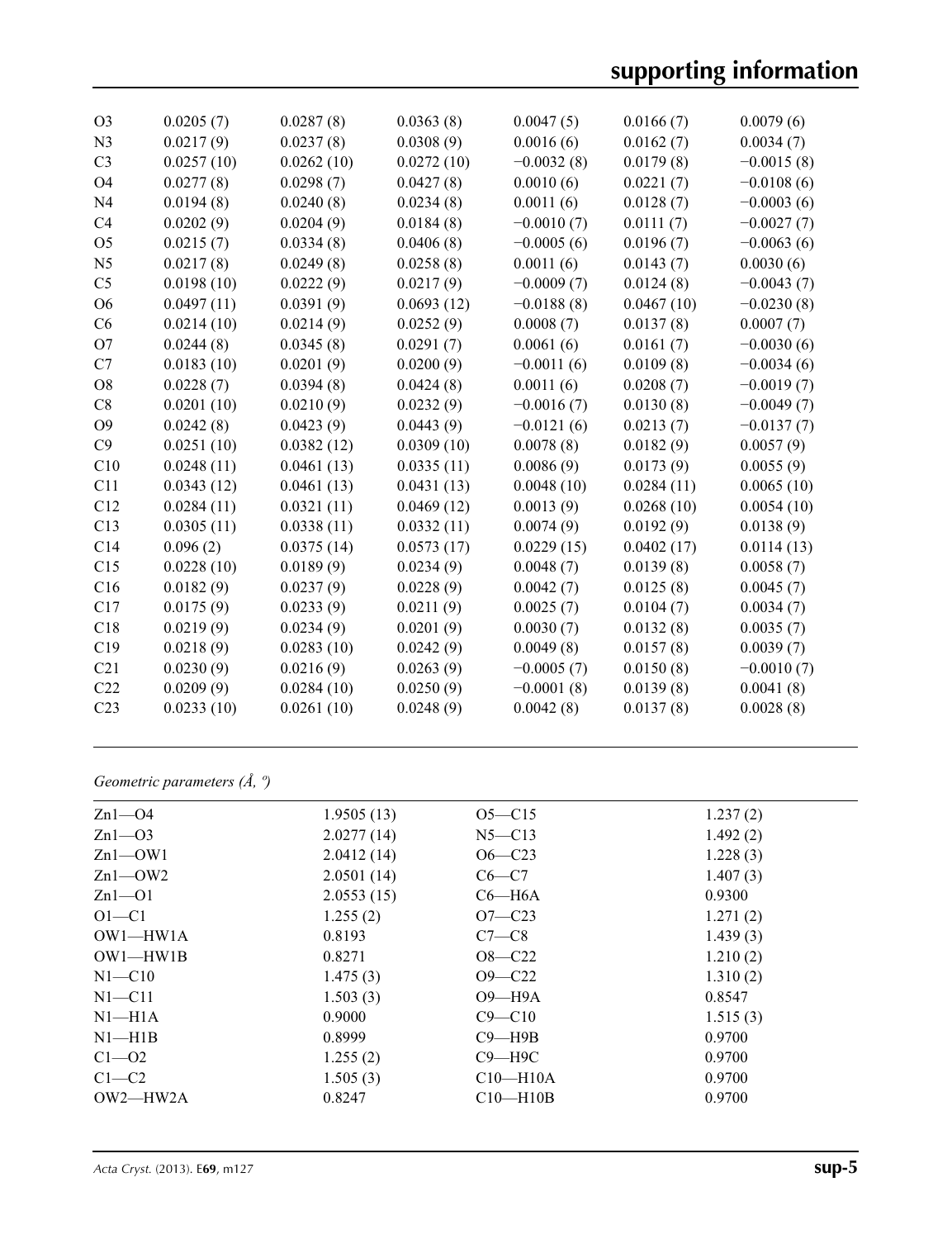| $OW2$ — $HW2B$          | 0.8319     | $C11 - C12$           | 1.506(3)    |
|-------------------------|------------|-----------------------|-------------|
| $N2-C5$                 | 1.343(2)   | $C11 - H11A$          | 0.9700      |
| $N2 - C12$              | 1.460(3)   | $C11 - H11B$          | 0.9700      |
| $N2-C9$                 | 1.468(3)   | $C12 - H12A$          | 0.9700      |
| $C2-C3$                 | 1.368(3)   | $C12 - H12B$          | 0.9700      |
| $C2-C8$                 | 1.431(3)   | $C13 - C14$           | 1.477(3)    |
| $C20-C19$               | 1.386(3)   | $C13 - H13A$          | 0.9700      |
| $C2O - C21$             | 1.396(3)   | $C13 - H13B$          | 0.9700      |
| $C20 - C22$             | 1.504(3)   | $C14 - H14A$          | 0.9600      |
| OW3-HW3A                | 0.8383     | $C14 - H14B$          | 0.9600      |
| OW3-HW3B                | 0.8382     | $C14 - H14C$          | 0.9600      |
| $O3-C8$                 | 1.275(2)   | $C15 - C16$           | 1.506(2)    |
| $N3-C6$                 | 1.312(3)   | $C16 - C21$           | 1.385(3)    |
| $N3-C5$                 | 1.376(2)   | $C16 - C17$           | 1.398(3)    |
| $C3 - N5$               | 1.341(2)   | $C17 - C18$           | 1.399(3)    |
| $C3 - H3A$              | 0.9300     | $C17 - H17A$          | 0.9300      |
| $O4 - C15$              | 1.272(2)   | $C18 - C19$           | 1.393(3)    |
| $N4 - C4$               | 1.336(2)   | $C18 - C23$           | 1.519(3)    |
| $N4 - C5$               | 1.338(2)   | C19-H19A              | 0.9300      |
| $C4 - N5$               | 1.381(2)   | $C21 - H21A$          | 0.9300      |
| $C4 - C7$               | 1.405(3)   |                       |             |
|                         |            |                       |             |
| $O4 - Zn1 - O3$         | 131.63(6)  | С22-09-Н9А            | 107.1       |
| $O4 - Zn1 - OW1$        | 106.43(6)  | $N2 - C9 - C10$       | 110.23(17)  |
| $O3 - Zn1 - OW1$        | 121.73(6)  | $N2$ – $C9$ – $H9B$   | 109.6       |
| $O4 - Zn1 - OW2$        | 98.83(6)   | C10-C9-H9B            | 109.6       |
| $O3 - Zn1 - OW2$        | 87.86 (6)  | $N2$ — $C9$ — $H9C$   | 109.6       |
| $OW1 - Zn1 - OW2$       | 87.92(6)   | С10-С9-Н9С            | 109.6       |
| $O4 - Zn1 - O1$         | 90.56(6)   | Н9В-С9-Н9С            | 108.1       |
| $O3 - Zn1 - O1$         | 85.95(6)   | $N1 - C10 - C9$       | 111.33(16)  |
| $OW1 - Zn1 - O1$        | 89.35 (6)  | $N1-C10-H10A$         | 109.4       |
| $OW2 - Zn1 - O1$        | 170.62(6)  | $C9 - C10 - H10A$     | 109.4       |
| $Cl - O1 - Zn1$         | 131.15(13) | $N1 - C10 - H10B$     | 109.4       |
| Zn1-OW1-HW1A            | 109.7      | $C9 - C10 - H10B$     | 109.4       |
| $Zn1$ — $OW1$ — $HW1B$  | 118.8      | $H10A - C10 - H10B$   | 108.0       |
| $HW1A$ — $OW1$ — $HW1B$ | 114.6      | $N1 - C11 - C12$      | 111.01 (18) |
| $C10 - N1 - C11$        | 114.71(17) | $N1-C11-H11A$         | 109.4       |
| $C10-M1-H1A$            | 108.6      | $C12-C11-H11A$        | 109.4       |
| $C11 - N1 - H1A$        | 108.5      | $N1 - C11 - H11B$     | 109.4       |
| $C10-M1-H1B$            | 108.6      | $C12-C11-H11B$        | 109.4       |
| $C11 - N1 - H1B$        | 108.6      | $H11A - C11 - H11B$   | 108.0       |
| $H1A - N1 - H1B$        | 107.6      | $N2$ —C12—C11         | 110.94(18)  |
| $O1 - C1 - O2$          | 122.04(18) | $N2$ - $C12$ - $H12A$ | 109.5       |
| $O1 - C1 - C2$          | 119.83(17) | C11-C12-H12A          | 109.5       |
| $O2 - C1 - C2$          | 118.10(17) | $N2 - C12 - H12B$     | 109.5       |
| Zn1-OW2-HW2A            | 116.8      | $C11-C12-H12B$        | 109.5       |
| Zn1-OW2-HW2B            | 118.8      | H12A-C12-H12B         | 108.0       |
| HW2A-OW2-HW2B           | 111.3      | $C14 - C13 - N5$      | 112.67(19)  |
|                         |            |                       |             |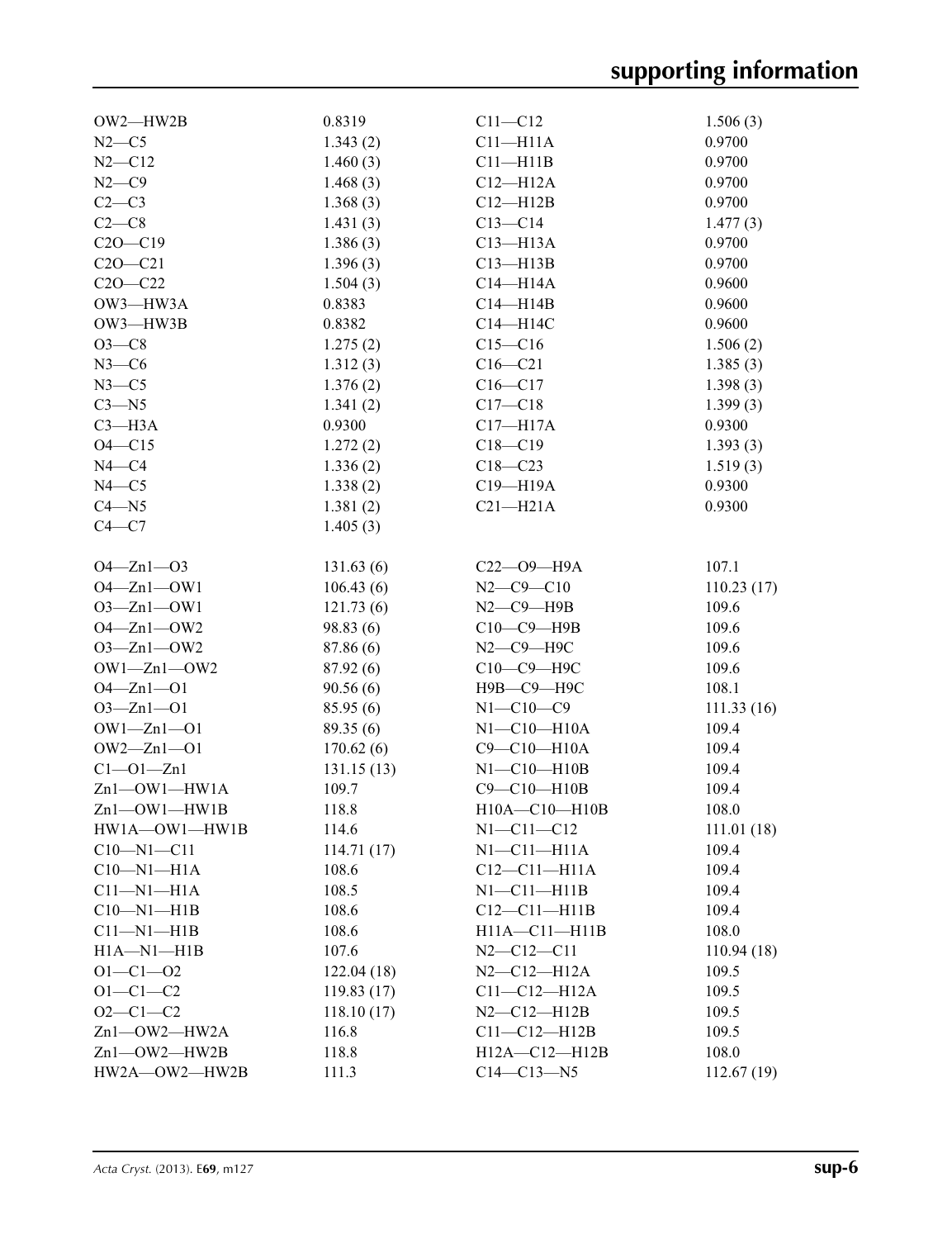| $C5 - N2 - C12$       | 122.99(16)    | $C14 - C13 - H13A$    | 109.1         |
|-----------------------|---------------|-----------------------|---------------|
| $C5 - N2 - C9$        | 119.84(16)    | $N5$ — $C13$ — $H13A$ | 109.1         |
| $C12 - N2 - C9$       | 117.14(16)    | $C14 - C13 - H13B$    | 109.1         |
| $C3-C2-C8$            | 118.77(17)    | $N5 - C13 - H13B$     | 109.1         |
| $C3-C2-C1$            | 117.39(16)    | H13A-C13-H13B         | 107.8         |
| $C8-C2-C1$            | 123.80(16)    | $C13 - C14 - H14A$    | 109.5         |
| $C19 - C20 - C21$     | 119.41(17)    | $C13 - C14 - H14B$    | 109.5         |
| $C19 - C20 - C22$     | 121.32(16)    | H14A-C14-H14B         | 109.5         |
| $C21 - C20 - C22$     | 119.19(17)    | C13-C14-H14C          | 109.5         |
| HW3A-OW3-HW3B         | 109.4         | H14A-C14-H14C         | 109.5         |
| $C8 - O3 - Zn1$       | 128.01(13)    | H14B-C14-H14C         | 109.5         |
| $C6 - N3 - C5$        | 115.66(16)    | $O5 - C15 - O4$       | 123.77(17)    |
| $N5 - C3 - C2$        | 125.35(17)    | $O5 - C15 - C16$      | 121.28 (16)   |
| $N5-C3-H3A$           | 117.3         | $O4 - C15 - C16$      | 114.94(16)    |
| $C2-C3-H3A$           | 117.3         | $C21 - C16 - C17$     | 119.49(17)    |
| $C15 - O4 - Zn1$      | 120.47(12)    | $C21 - C16 - C15$     | 117.82(17)    |
| $C4 - N4 - C5$        |               | $C17 - C16 - C15$     | 122.66(17)    |
|                       | 116.09(16)    |                       |               |
| $N4-C4-N5$            | 117.77(16)    | $C16-C17-C18$         | 120.43(17)    |
| $N4 - C4 - C7$        | 123.49(17)    | $C16-C17-H17A$        | 119.8         |
| $N5 - C4 - C7$        | 118.74(16)    | $C18 - C17 - H17A$    | 119.8         |
| $C3 - N5 - C4$        | 119.24(15)    | $C19 - C18 - C17$     | 118.99(17)    |
| $C3 - N5 - C13$       | 119.27(16)    | $C19 - C18 - C23$     | 120.31(16)    |
| $C4 - N5 - C13$       | 121.39(16)    | $C17 - C18 - C23$     | 120.61(16)    |
| $N4 - C5 - N2$        | 117.45(17)    | $C20 - C19 - C18$     | 120.99(17)    |
| $N4-C5-N3$            | 125.89(17)    | C2O-C19-H19A          | 119.5         |
| $N2 - C5 - N3$        | 116.65(17)    | C18-C19-H19A          | 119.5         |
| $N3 - C6 - C7$        | 124.19(17)    | $C16 - C21 - C20$     | 120.65(17)    |
| $N3$ –C6–H6A          | 117.9         | $C16-C21-H21A$        | 119.7         |
| $C7-C6-H6A$           | 117.9         | $C20 - C21 - H21A$    | 119.7         |
| $C4 - C7 - C6$        | 114.51(17)    | $O8-C22-O9$           | 124.50(18)    |
| $C4-C7-C8$            | 122.25(17)    | $O8-C22-C2O$          | 122.69(18)    |
| $C6-C7-C8$            | 123.24(17)    | $O9 - C22 - C2O$      | 112.82(16)    |
| $O3-C8-C2$            | 125.06(18)    | $O6 - C23 - O7$       | 124.09(19)    |
| $O3-C8-C7$            | 119.38(17)    | $O6 - C23 - C18$      | 119.57(17)    |
| $C2 - C8 - C7$        | 115.56(16)    | $O7 - C23 - C18$      | 116.33(17)    |
|                       |               |                       |               |
| $O4 - Zn1 - O1 - C1$  | $-157.90(19)$ | $C3 - C2 - C8 - 03$   | 179.39(18)    |
| $O3 - Zn1 - O1 - C1$  | $-26.19(18)$  | $C1 - C2 - C8 - 03$   | $-3.1(3)$     |
| $OW1 - Zn1 - O1 - C1$ | 95.68 (19)    | $C3 - C2 - C8 - C7$   | $-0.5(2)$     |
| $OW2 - Zn1 - O1 - C1$ | 22.6(5)       | $C1 - C2 - C8 - C7$   | 176.99(16)    |
| $Zn1 - 01 - C1 - 02$  | $-163.93(14)$ | $C4 - C7 - C8 - 03$   | $-177.04(17)$ |
| $Zn1 - 01 - C1 - C2$  | 17.9(3)       | $C6-C7-C8-O3$         | 3.5(3)        |
| $O1 - C1 - C2 - C3$   | 179.80(18)    | $C4 - C7 - C8 - C2$   | 2.8(2)        |
| $O2-C1-C2-C3$         | 1.6(3)        | $C6-C7-C8-C2$         | $-176.66(16)$ |
| $O1 - C1 - C2 - C8$   | 2.3(3)        | $C5 - N2 - C9 - C10$  | 166.77(17)    |
| $O2-C1-C2-C8$         | $-175.91(17)$ | $C12 - N2 - C9 - C10$ | $-11.2(3)$    |
| $O4 - Zn1 - O3 - C8$  | 111.22(16)    | $C11 - N1 - C10 - C9$ | 56.9(2)       |
| $OW1 - Zn1 - O3 - C8$ | $-62.65(17)$  | $N2$ –C9–C10–N1       | $-44.5(2)$    |
|                       |               |                       |               |